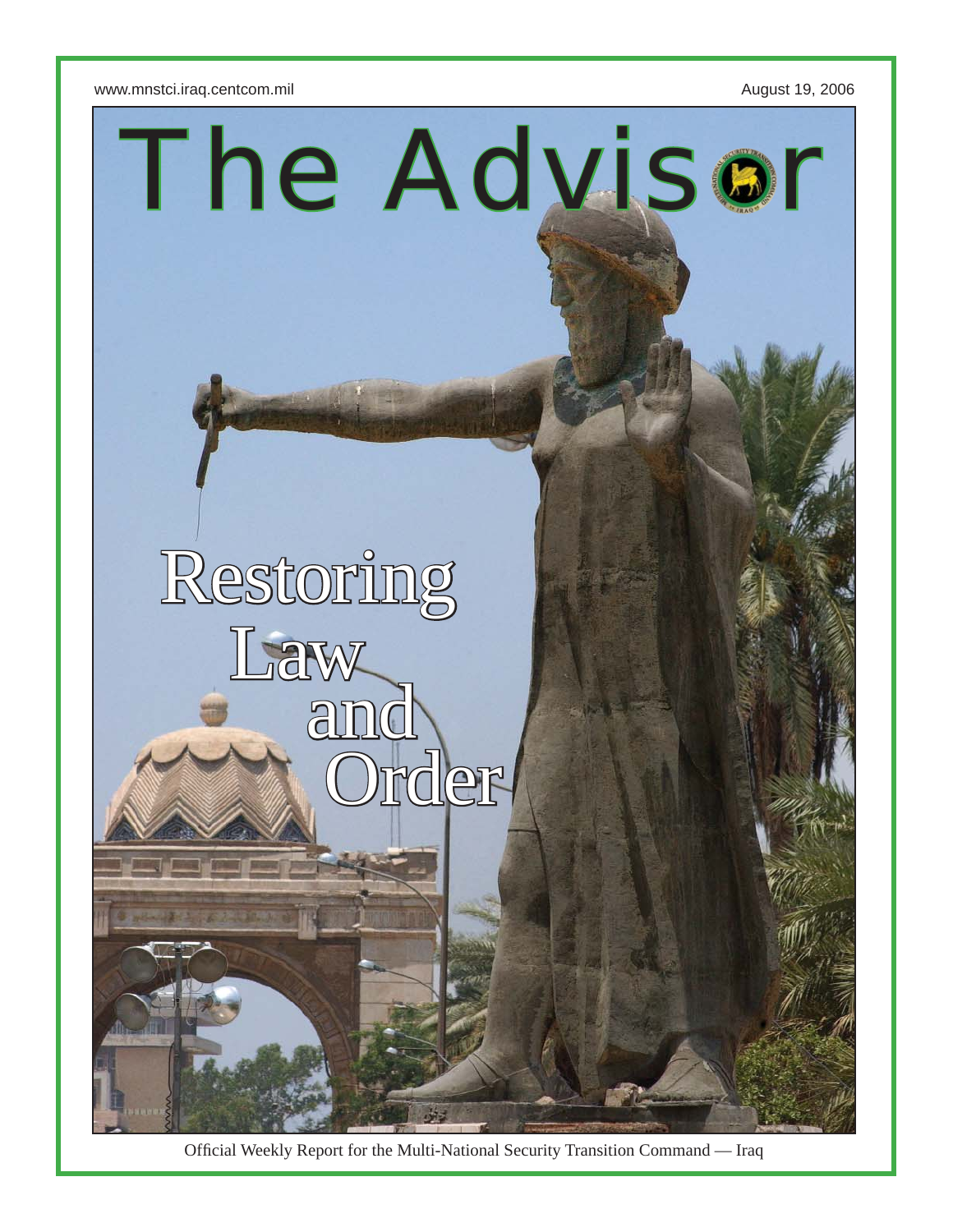### THE ADVISOR



**Commanding General** U.S. Army Lt. Gen. Martin E. Dempsey

> **Command Sergeant Major** U.S. Marine Corps Sgt. Maj. Daniel Burs

**Public Affairs Officer** U.S. Army Lt. Col. Michael Negard

**Deputy Public Affairs Officer** U.S. Army Maj. Gerald Ostlund

**Public Affairs NCOIC** U.S. Army Sgt. 1st Class Ronda Jordan

**Editor** U.S. Army Sgt. 1st Class Rick Brown

**Journalists** U.S. Navy Journalist 2nd Class John J. Pistone

> U.S. Air Force Staff Sgt. Lucia Newman

**CPATT Public Affairs Offi cer** Ann Bertucci

**The Advisor** is an authorized publication for members of the U.S. Defense Department and multinational partners.

*Contents of this paper are not necessarily the offi cial views of the U.S. government or multinational partners of the U.S. Department of Defense. The editorial content of this publication is the responsibility of the Multi-National Security*  **Transition Command — Iraq Public Affairs Office.** 

**Some faces of Iraqi soldiers and police have been altered to protect their identities.**

Direct questions and comments to: pao@mnstci.iraq.centcom.mil MNSTC-I PAO APO AE 09316 DSN: 318-852-1334

To subscribe to **The Advisor**, visit us online at: www.mnstci.iraq.centcom.mil/advisor.html

### **ON THE COVER**

**A recent photo of the statue of King Hammurabi, considered by historians to have written the world's fi rst "code of law." The statue is located in Baghdad's International Zone.**

Photo by U.S. Army Sgt. 1st Class Rick Brown

# **Iraq: Finding the balance**

**By U.S. Army Lt. Col. Michael Negard** MNSTC-I Public Affairs

**BAGHDAD, Iraq** — On a dusty, barren traffic circle two-hundred feet from Iraq's Ministry of Defense stands a statue of the most notable ruler in the history of early civilizations, King Hammurabi, ruler of the world's first metropolis of Babylon. The statue dates back to the pre-Saddam Hussein era and adorns the avenue that once hosted the Iraqi General Assembly, Ministry of Information and Saddam's main palace.

Amid the concrete T-walls, razor wire and watch towers, Hummurabi stands strong and proud as a testament to Iraq's rich history and culture. Three years of war has taken little toll on the king. However, missing from his extended right hand is the scale of justice that symbolized Hummurabi's philosophy of law and approach to governance. It was Hummurabi, the Warrior King, whose principles focused on balancing bad with good and injustice with justice, who notably wrote into law more than three thousand years ago that "if a man puts out the eye of another man, his eye shall be put out, and if he breaks another man's bone, his bone shall be broken."

Finding the right balance between teaching, coaching and mentoring the Iraq Security Forces and achieving effective, tangible results is the greatest challenge facing the men and women who serve in the Multi-National Security Transition Command – Iraq.

It's the same challenge that everyone in the training development business faces, whether it's an expert craftsman teaching a novice carpenter how to frame a house or an adult mother instructing her two-year-old son on the finer points of how to "pick-up" his toy room.

While some would compare the challenge in Iraq to tuning a car engine while the engine is running, it comes down to a complex balancing act of spending too much time mentoring at the risk of not achieving results, or doing all the work ourselves and losing any opportunity to develop our Iraqi partners.

In a static world of no deadlines, suspenses or timelines, the task of mentoring is less arduous.

Unfortunately, neither the environment in Iraq nor the political climate outside Iraq provides much room for miscalculations. It comes down to tough people making tough decisions to achieve and maintain the balance through turbulence and uncertainties.

Hammurabi would argue that with knowledge and identity come independence.

"If a man adopts a child, names him his son and rears him, this grown son can not be demanded back again."

Staying balanced in our approach to teaching, coaching and mentoring our Iraqi partners will help to ensure their independence and bring strength and pride back to a nation in search of its history.

*Finding the right balance between teaching, coaching and mentoring the Iraq Security Forces and achieving effective, tangible results is the greatest challenge facing the men and women who serve in the Multi-National Security Transition Command – Iraq.*

> **U.S. Army Lt. Col. Michael Negard MNSTC-I Public Affairs Officer**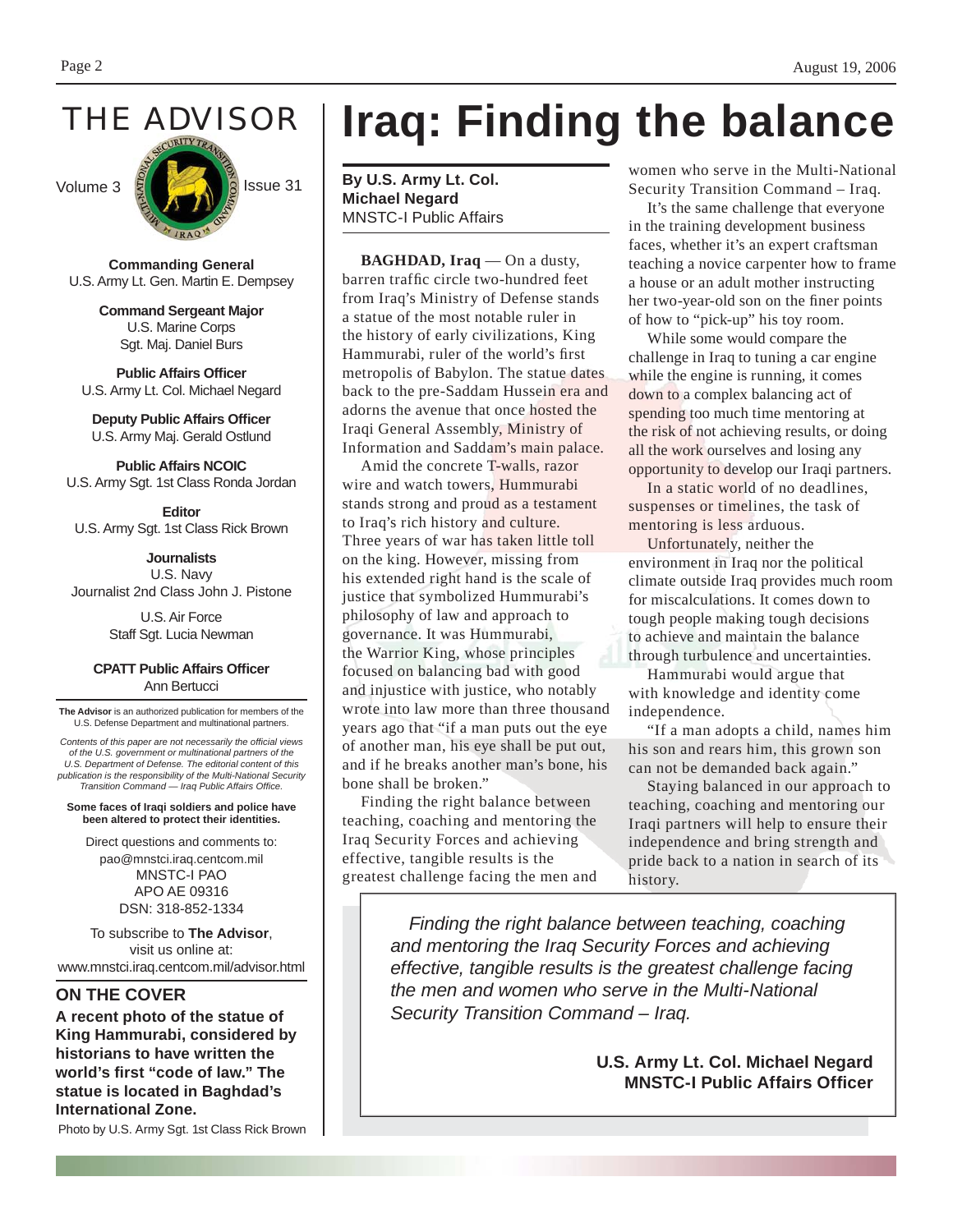## **Setting the bar for human rights standards**

#### **By U.S. Navy Journalist 2nd Class John J. Pistone** MNSTC-I Public Affairs

**BAGHDAD, Iraq** — Over the past year there have been a lot of reports concerning human rights in Iraq, and more specifically, on the treatment of detainees in facilities throughout the country. It seems to some in Iraq that the media reports are rarely positive on the issue and often times they cast a negative shadow over the country's army. The Iraqi Ministry of Defense Inspector General's office is determined to change that.

An example is the 3rd Brigade, 6th Iraqi Army Division and its Brigade

Interrogation Facility in Baghdad. Located just a few miles from the now infamous Abu Ghraib facility the BIF is currently one of the cleanest and best run MOD detainee holding facilities in Iraq. According to advisors within the IG office, it is the model for which the other facilities are looking to follow throughout the country.

Dr. Kevin P. Kavanaugh, a Coalition human rights mentor, said that when the IG investigators first arrived on the scene, the facility was operating at a severely substandard level.

"When we visited the facility seven months ago, the detainees were in restraints almost 24 hours a day," Kavanaugh said. "The only time they were not blindfolded was to eat, shower or use the latrine. They were only allowed one shower a week, and there was only one latrine for 240 inmates.

This is not what you want to see as a human rights investigator."

In Iraq, unlike in the U.S., a detainee does not get formally charged until a judge has reviewed his case and determined whether he should go to trial, be released or if there is enough evidence against him to be held as a prisoner. There are time restrictions, but, according to Kavanaugh, they are very difficult to implement at this stage in Iraq's transition. Kavanuagh said they are working toward establishing a 72-hour charge, hold and release policy, but the biggest challenge has been getting judges to the facilities, due to safety concerns.

He said the Inspector General's office

one of the country's principal "rule of law" institutions. He said they have established a network with all of Iraq's 31 ministries to work together in establishing a common rule of law for the country. The IG's office also has their own separate Ministry of Human Rights, which focuses on the treatment of detainees, among other issues.

Iraqi Army Lt. Col. Ahmed, one of the IG's Human Rights investigators, said they use the Geneva Conventions as a standard for human rights inspections. He said detainees have the right to shower daily, get decent food and water and to not be abused. He said he had seen some of these basic rights denied to the detainees at the BIF during two previous

*"I hate insurgents when they are outside this camp, this is true, but once they get inside my camp I follow the instructions of Mohammed and Islam on the treatment of POW's. Islam teaches that when someone gets captured he is now powerless, we have taken his power and it is our duty to take care of him just as we would one of our own."*

> **Iraqi Army Col. Naseem 3rd Brigade, 6th Iraqi Army Division**

inspections. Kavanuagh admitted that he, Ahmed and his team were nervous about returning to the facility for their third visit. "We were a

little nervous as we headed out for our third visit because there had already been two harsh critiques and if there were a third one, it would be the death knell for the brigade and the facility," Kavanaugh said.

wrote prior reports on the BIF and when they returned two months later, they found that very little action had been taken.

"The Brigade had taken limited action to resolve these issues," Kavanaugh said. "The inmates were able to stand and move around and we found no clear signs of physical abuse. There were certainly signs of mental abuse and anguish due to being blindfolded all of the time and in such tight proximity with each other."

According to Dr. Kavanaugh, the IG's office, with the exception of two Coalition advisors, is entirely operated by Iraqis and is

He said that what he found were remarkable improvements thanks to the joint efforts of the new brigade commander, the MiTT advisor and the IG investigators.

"When we found out there was a new commander, we thought we would be starting from scratch," Kavanaugh said, "but we found out that this commander has a clear strategic vision for his brigade and for the BIF. He is engaged and cares about human rights and it has made a 180 degree difference in the facility."

### **See HUMAN RIGHTS, Page 5**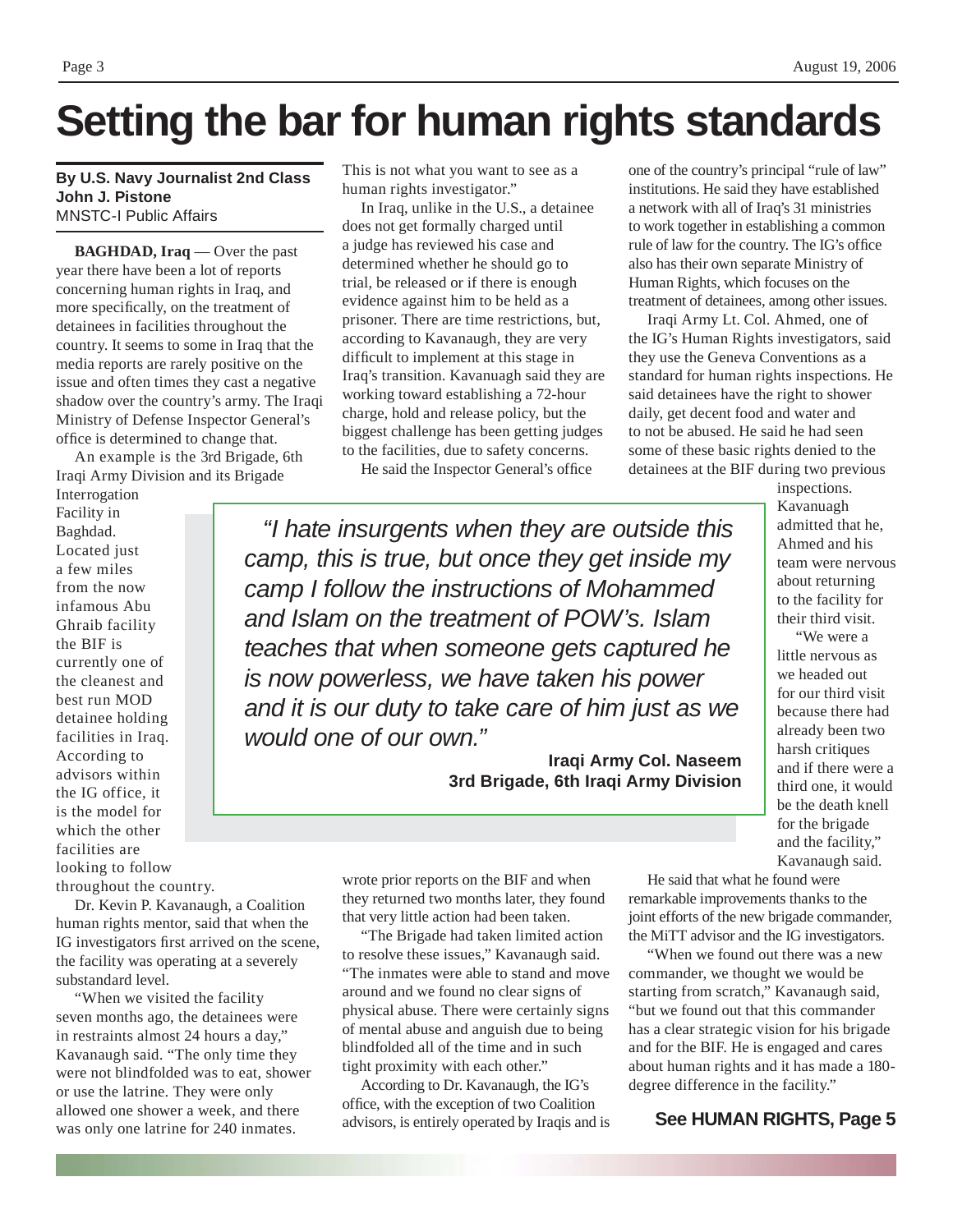## **MASCAL tests Iraqi medical team readiness**

### **By U.S. Air Force Staff Sgt. Lucia Newman** MNSTC-I Public Affairs

**TAJI, Iraq** — Medical personnel believe this is where the "rubber meets the road" – saving lives during a mass casualty event. A mass casualty, or MASCAL, is when an event, terrorist or natural disaster for instance, creates a large number of casualties.

To prepare for such an event, a MASCAL exercise was conducted for Basic Medic Course students at the Iraqi Army Service and Support Institute in Taji, Aug. 10.

For IASSI BMC students, this was the first time they were able to put their fiveweeks of training to the test, making the MASCAL exercise an essential part of their curriculum.

"The goal of this MASCAL is to culminate all the skills students have been taught and put it into practice during a complex medical situation or scenario," said U.S. Army Maj. Mark Cannon, IASSI Medical Team officer in charge. "And it's done under a stressful situation," he said.

The morning started off with a bit of anxiety for the students who were prepping for the MASCAL; but with equipment and gear in hand, student medics ran to take on the accident scene as a loud shout echoed, "man down," and a ball of smoke hovered over the BMC facility – signifying the kick-off of the exercise.

Their scenario was to evacuate



**A Basic Medic Course student poses as a victim of a bomb attack and receives medical care during a mass casualty exercise in Taji, Iraq, Aug 10.**



Photo by U.S. Air Force Staff Sgt. Lucia Newman

**IASSI Basic Medic Course Students prepare to transport a patient, who was injured during a mock building explosion, to a safer area for medical care during a mass casualty exercise Aug. 10 in Taji. Student medics posed as casualties for the exercise, which culminated the fi ve-weeks of medical training for BMC students who graduated Aug. 12.** 

casualties who were in an unsafe building that was damaged by an improvised explosive device.

The students were paired into four teams – 10 students in each team were used as casualties and five administered medical care. Each team was assigned a team leader who was the triage nurse or practitioner.

"Although this is a training scenario, we try to push them past their normal limits, making it as close to the real thing as possible," said Cannon. "The next time they're faced with this situation, it could be someone's life on the line. This will give them the tools to face that real-life scenario."

As medics arrived on the scene, their first challenge was getting through the smoke to get to the injured. Of these, the most severe needed to be attended to first – and this too became a test.

"Their biggest challenge is recognizing the most serious of the injured, those with internal bleeding or breathing problems," said Cannon. "The second challenge is

beginning the proper evacuating process so that the ones who need the help first are the first ones out."

Medics were given 20 minutes to perform those tasks.

According to U.S. Army Master Sgt. James Koberg, Basic Medic Course non-commissioned officer in charge, the timeframe is a golden rule for saving lives. "If you can provide good medical care in the first 10 minutes, and evacuate the area in the next five, chances for survival are a lot greater," he said.

"So the first 15 minutes is for survival, we give ourselves another five minutes for unforeseen emergencies," Koberg said.

"From the time the call for help goes out, to administering medical care and evacuating the area, the entire process should not take more than 20 minutes," he said.

Victims were relocated to a safe area for better treatment.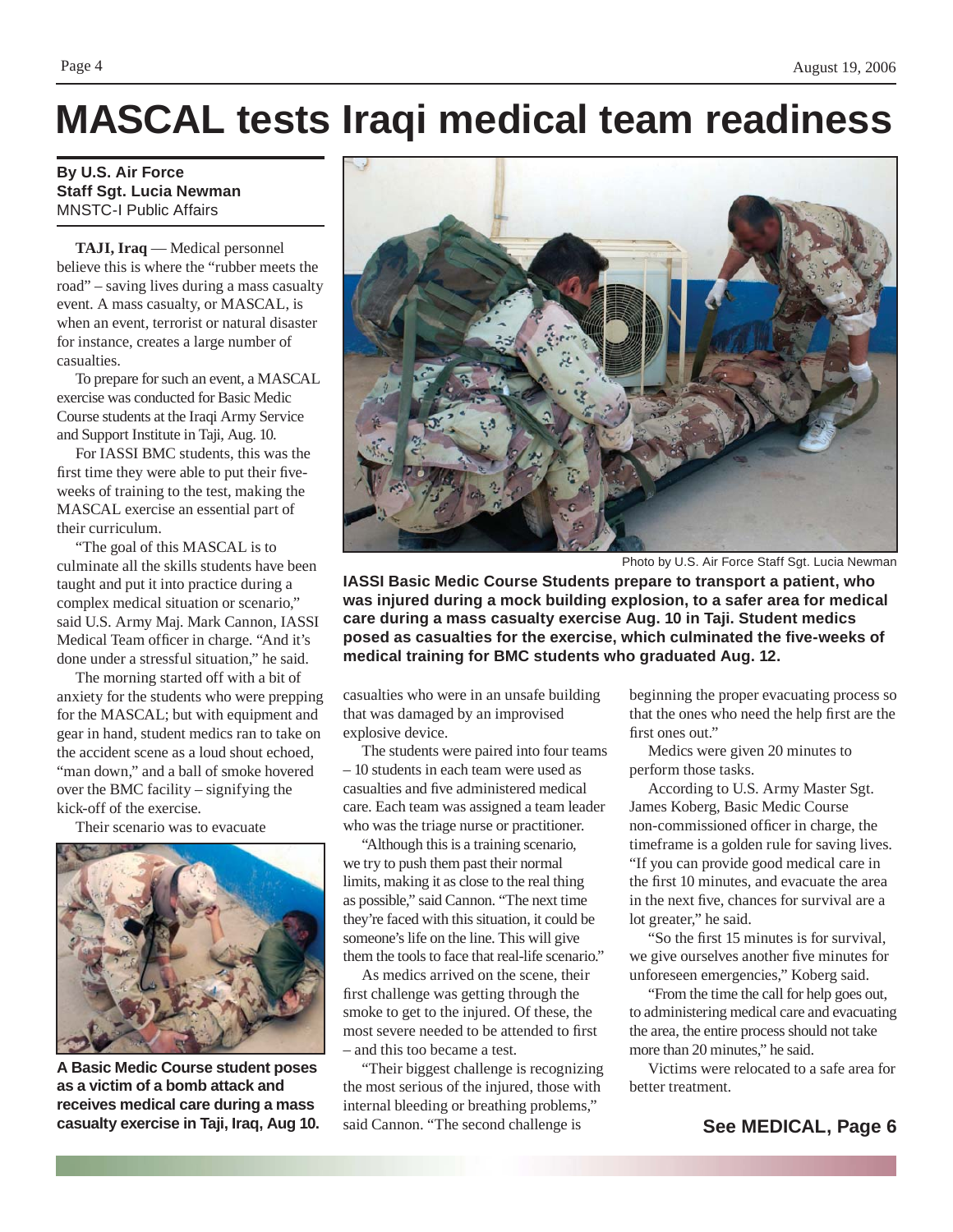## **Iraq's IG's office: Taking human rights seriously**

### **From HUMAN RIGHTS, Page 3**

Ahmed and Kavanaugh said that the BIF has passed the most stringent of the Geneva Conventions standards, which is incorporated in the most recent Fourth Protocol.

"They still have too many detainees for the facility, (it was only designed to hold approximately 160), but they are giving them showers twice a day, feeding them three good meals a day and providing them with better facilities than some of their own (Iraqi soldiers)," Kavanaugh said.

According to Ahmed, the

old BIF was simply razor wire and therefore the detainees had to be restrained almost 24 hours a day, but the new commander changed that almost immediately.

"The commander used one of his own soldier barracks to house the detainees because he thought they deserved clean, decent facilities," Ahmed said. "He put in air conditioning and made sure they had clean bathrooms."

He said this was amazing considering that the primary responsibilities of these brigades are to capture insurgents and secure this area of Baghdad for its citizens – not to maintain a detainee facility.

Iraqi Army Col. Nassem, the brigade commander, has served in the army for more than 20 years with the majority of that time spent in special operations. He took over as the brigade commander three months ago and explained why he cares so much about the treatment of detainees.

"I hate insurgents when they are outside this camp, this is true, but once they get inside my camp I follow the instructions of Mohammed and Islam on the treatment of POW's," Nasseem said with the help of a translator. "Islam teaches that when someone gets captured he is now powerless, we have taken his power and it is our duty to take care of him just as we would one of our own."

Nassem said that he makes sure his soldiers treat the detainees properly and with human dignity. "We serve them the same food we serve our soldiers, we allow them to practice their religion based on their beliefs, our brigade doctor visits with them regularly and provides them with medication, and we are one of the first camps to open the facility to family visits," Nasseem said.

According to MiTT- BIF Advisor, U.S. Army Capt. David Pate, the family visits have helped change the way Iraqis in the area treat the Iraqi soldiers.

"Before they opened the family visits, there had been a bad (perception) of the Iraqi Army and their conduct toward those who get detained," Pate said, but after we opened the visits we have noticed that some of the citizens have changed their minds completely."

Nasseem agreed and said that some families had a hard time recognizing their sons.

"Some families have come to visit their sons and found them in such good condition that they did not recognize them; they said their sons had become fat," Nasseem said. "This particular family saw first hand that we are following the law in respect to treating people humanely and they became convinced of the differences between the new army and the terrorists."

> Nasseem said this change in the public's view of the army means they are now more receptive to turning terrorists in. He said this is only part of the overall plan to stop the violence in Iraq but it is a vitally important one nonetheless.

"Having good relations with citizens is not the only measure of success in this area, we have to secure the area first, then we can show that we treat all with respect," Nasseem said. "Our

goal is to be the best in the fight and the best example of the values of human rights and we are very close to achieving both of those goals."

Nasseem, Ahmed, Kavanaugh and Pate all say the beliefs of ethical treatment of detainees and concerns for human rights are spreading throughout Iraq.

"We still have some issues with accountability due to the security situations but things are changing for the better, Kavanaugh said. "The Defense Minister is taking human rights violations very seriously and is not afraid to make an example of anyone, and the Iraqi Army is holding commanders accountable as well."

Kavanaugh said this is important because the Iraqi people need to be able to trust the Iraqi army as an institution. He said the next steps are continued human rights education throughout the services, command emphasis, more policy and regulations followed closely by enforcement mechanisms to maintain a high standard of accountability and responsibility across the MOD. He said they are finalizing the Iraqi equivalent to the U.S. military's Uniformed Code of Military Justice, which will give impetus to holding everyone accountable in the Iraqi Army, Navy and Air Forces.

Nasseem said given a little more time, he believes the Iraqi Army will be the forerunners when it comes to human rights.

"I ask the Americans and the rest of the world to be patient with us, give us a little more time and we will rise to the standard," Nasseem said. "To the Iraqi people I say be patient with us as well. The price of democracy and freedom is a lot of sacrifice, but the good solutions are coming soon, so please be patient."

*"Our goal is to be the best in the fi ght and the best example of the values of human rights and we are very close to achieving both of those goals."*  **Iraqi Army Col. Naseem**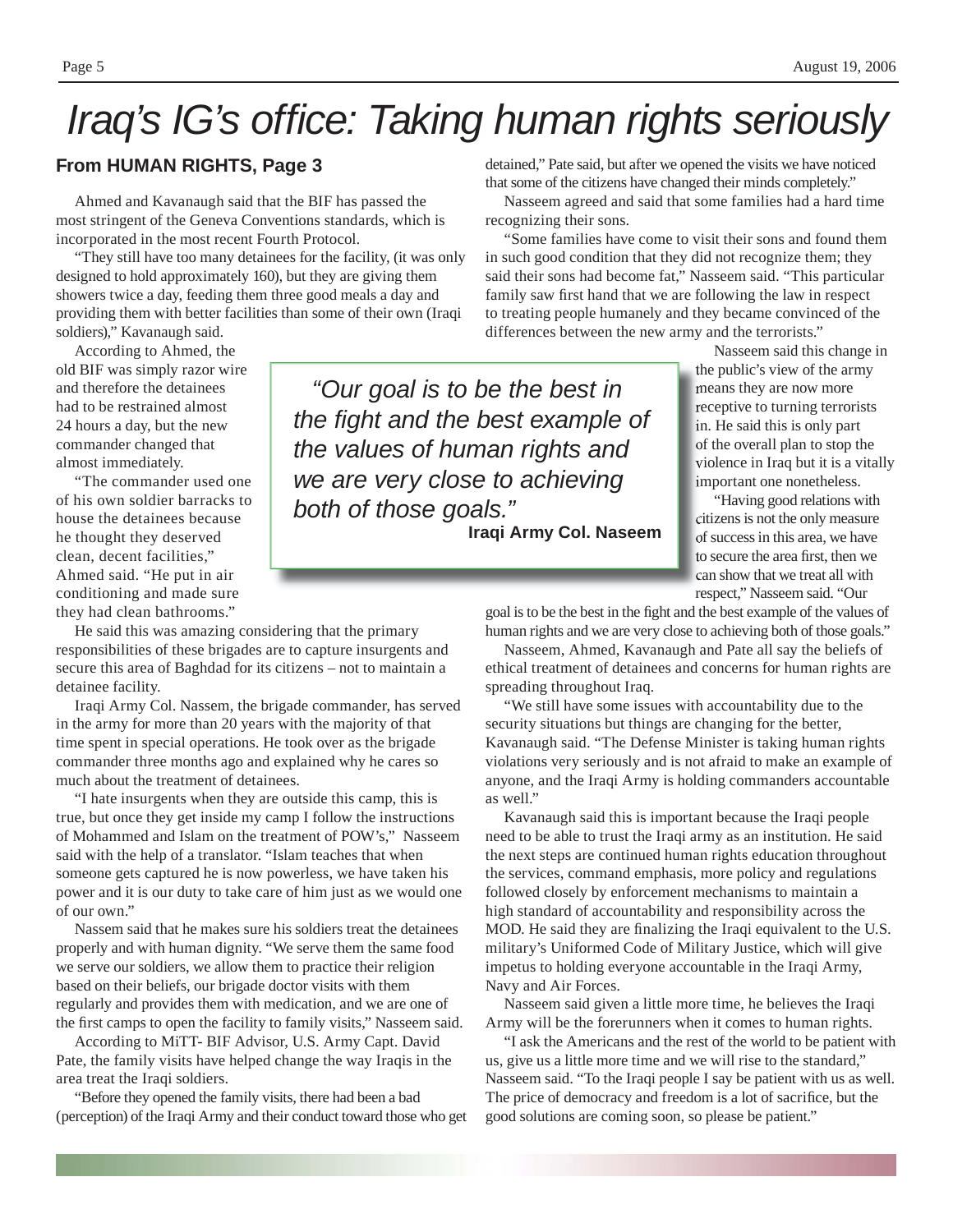## **16 graduate Iraq's Inspector General course**

#### **By Ann Bertucci** CPATT Public Affairs

**BAGHDAD**, **Iraq** — Upholding a commitment to combat and eliminate corruption from its police forces, Iraq's Ministry of Interior graduated 16 students from the first Inspector General's Investigation course Aug. 10.

The graduates were honored in a ceremony held in the newly constructed High Institute of Training at the Baghdad Police College.

The event, attended by several Ministry of Interior officials and Coalition representatives, included recognition of the class valedictorian, a keynote address by the Inspector General, presentation of certificates, and administration of the Ministry of Interior oath to all graduates.

The Office of Inspector General is an independent, objective function in the MOI serving the citizens of Iraq. Their responsibility is to investigate charges of corruption, fraud, waste, abuse and other complaints regarding MOI officials. Additionally, the unit conducts audits and evaluations to review effectiveness, efficiency and integrity of all MOI personnel and operations.

Since being appointed as the IG in January 2006, Akeel Al Taraihi, who possesses a university law degree, has worked to make the IG's office more effective and efficient. He started by weeding out unqualified personnel and instituting a new training course as a requirement for all investigators.

In his remarks to those attending the ceremony, Al Taraihi, confirmed his dedication to fighting corruption and emphasized the importance of the work facing the new investigators.

"As Inspector General, I am determined to establish a good foundation for a new culture in Iraq – one without corruption," Al Taraihi said. "We cannot expect corruption to disappear overnight, but new criteria has been set for the Inspector General's office and this training course is an important step in that process."

The three-week course, taught by international police trainers from the U.S. Department of Justice and International Criminal Investigative Training Assistance Program, is designed to introduce the basic concepts of investigation and provide the skills needed to conduct the wide array of investigations handled by the IG's office.

"This course will help bring the IG's office to a higher investigative capability and ultimately a more efficient running of the Ministry of Interior," said U.S. Marine Corps Lt. Col. Kevan Kvenlog, senior advisor to the IG's office and member of MNSTC-I's Civilian Police Assistance Training Team.

"These students came in with tools. What this course did was provide them with additional tools for their tool box with an emphasis on using them in a democratic society," he concluded.

Three females, who previously completed the 10-week Basic Police Training Course in Baghdad, were included in this graduating class. The women, aged  $28 - 30$ , have been assigned to the IG's Office of Human Rights. One female, who requested her name not be used for security reasons, expressed her enthusiasm for her new assignment.

"I love my work and am very excited to have the opportunity to use the knowledge and skills I have been taught to help protect the rights of all Iraq's citizens," she said.

### *Medical students prepare to take-on real-life disasters*

### **From MEDICAL, Page 4**

Triage officers determined what level of care was needed based on the severity of the patient's wounds. This is when, Koberg said, teamwork is the most important.

"The communication within the team took a while to build, but quickly, they realized without it they weren't getting things done the way the team leader needed things done," he said.

Medics performed various treatments including administering IV's and tourniquets to attending to second and third degree burns on students who posed as casualties.

Although a few students had some medical experience, the training, they said, was invaluable.

"I came into the course with some experience, but I know it's helped me to improve on other skills," said Abed, who works as an Iraqi military police medic. Abed said when his unit heard about the BMC, they immediately signed up several MP medics for the course to improve their skills. "And it was well worth it," he expressed with the help of an interpreter.

"They taught one important thing, to save a lot by using little," Abed said. "I now know how to stop hemorrhages, calm and comfort patients who are in pain. They've strengthened our ability to save lives, and now we're more confident that we can."

According to Iraqi Brig. Gen. Wared, IASSI commander, student medics, after their graduation, will be embedded into various Iraqi Army units to care for military patients and to spread the knowledge they've gained from the course,.

"Coalition forces have had a very big

impact on our students," Wared said through an interpreter. "They've kept the training standards at a high level, and in return, when our soldiers go into the field, they will perform at that high level and be strong to carry out the mission."

Although the student medics faced many challenges and made a few mistakes during the exercise, both students and instructors agreed it was an overall success.

"They were very enthusiastic, but stress caused them to be a little disorganized, but that's expected," said Cannon. "This is a learning environment, and if they did it perfectly, our scenario wasn't tough enough."

"I started this class with little (experience) and now I have much," said Abed. "I'm not scared to face any challenges in the field, they've taught me a lot of things so there is no room for fear in my heart."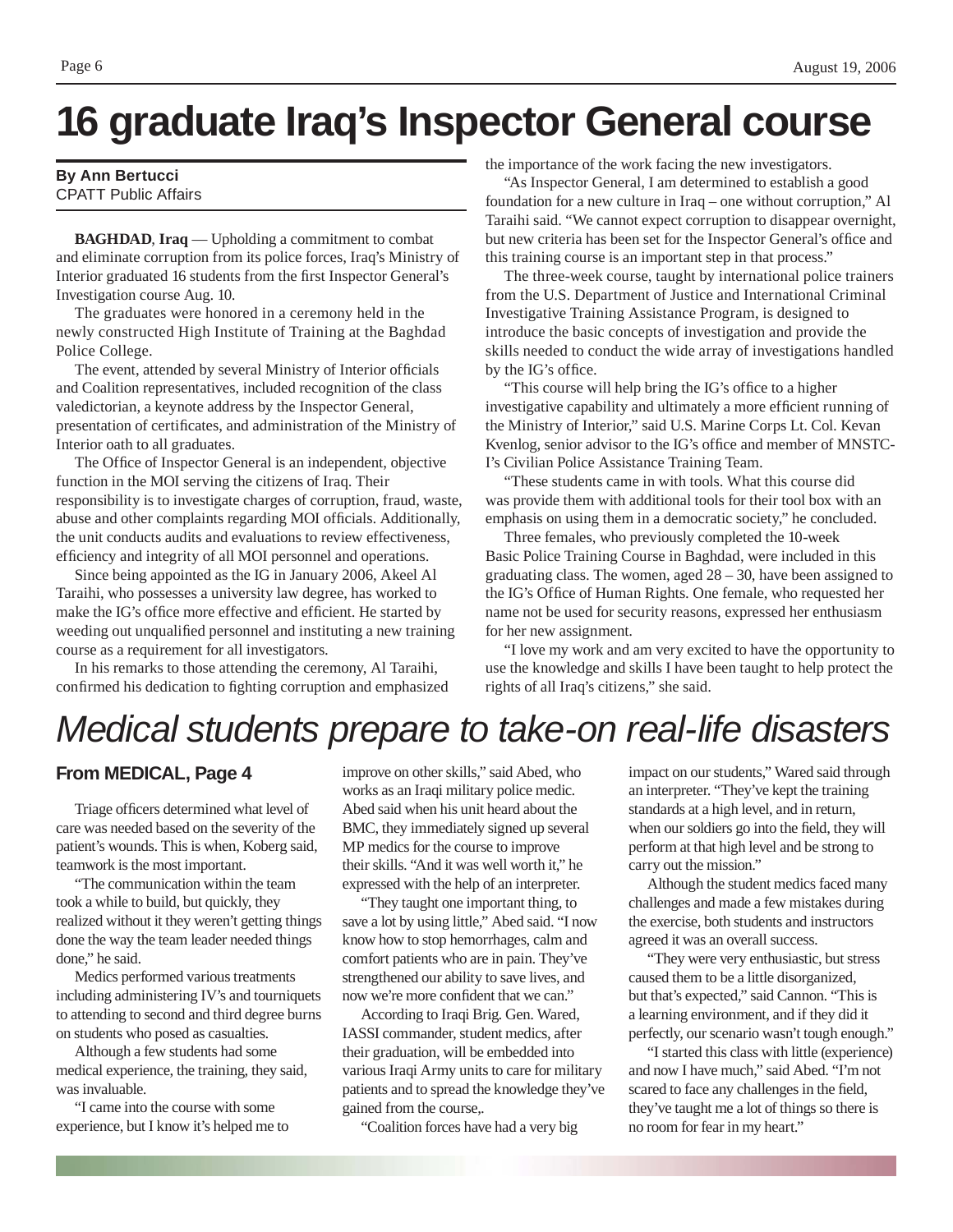# **Junior leaders graduate "Ranger School"**

#### **By U.S. Army Sgt. 1st Class Rick Brown** MNSTC-I Public Affairs

**KIRKUK, Iraq** — About 40 soldiers from 2nd Battalion, 2nd Brigade, 4th Iraqi Army Division – junior officers and NCO's – graduated from the Junior Leaders Course Aug. 6 in Kirkuk.

This was the third iteration of the month-long course and the first to be led entirely by Iraqi instructors.

The course, officially known as the Scout Leaders Urban Combat Course, began in May when U.S. Special Forces troops saw the need for further development of the 2nd Battalion's junior leaders. Now, with three classes down, many of the Coalition advisors involved with the course are calling it "about as close to Ranger School as you can get in Iraq."

The top graduate, Sgt. Mohammed, said God willing, he can be as tough as a Ranger someday. "This (course) is a very good thing and we learned all these things through the Coalition," he said. "They taught us all these new skills and now I am physically stronger, my body is getting better. Before I did only 5 push-ups and now I can do 40," Mohammed boasted.

The course is open primarily to junior NCO's and officers from the 2nd Battalion and covers orienteering and map reading, small-arms marksmanship, small group tactics and leadership skills.

In an army that has, for years, been officer-centric, this course is an excellent opportunity for NCO's to take the lead, according to a Coalition advisor from the 101st Airborne Division.

Sgt. Hamid, another graduating student in the course, admitted the training wasn't easy. "We learned how to be patient and how to deal with the hunger and the heat and learn how to be tough guys," he said with the help of an interpreter. "The toughest time was at night time when (the instructors) would come and bother us while we were sleeping," he said of the pre-dawn ambushes on their field camps.

The big payoff for these soldiers though, was something designed by previous graduates – a shoulder tab bearing resemblance to the



Photo by U.S. Army Sgt. 1st Class Rick Brown

**An Iraqi soldier reviews his graduation certifi cate Aug. 5 from the 2nd Brigade, 4th Iraqi Army Division's Junior Leader Course. Coalition advisors involved with the course say it's as close to U.S. Army Ranger School as you'll find in Iraq.** 

U.S. Army Ranger tab. The Iraqi adaptation however is emblazoned with "Nisser," the Arabic word for "Eagle" and the moniker given to the 2nd Battalion of the 2nd Brigade, 4th Iraqi Army Division.

Mohammed wore his tab with pride and said he will continue to set his goals high. "We learned a lot of soldier skills like conducting raids," he reflected. "We trained a lot outdoors and handled the heat and the hunger and the tough days, and I think now that anything I want to do, I can do it."



**Grauduates of the Iraqi Army Basic Training course stand in formation while reciting the Iraqi Army's Oath of Service during a Graduation Ceremony in An Numiniyah Aug. 17. More than 700 soldiers graudated the course in Aug. 2006. The course included basic soldier skills, drill and ceremony, basic rifle marksmanship, military communication and physical fi tness training.** 

Photo by U.S. Army Cpl. Robert Bullion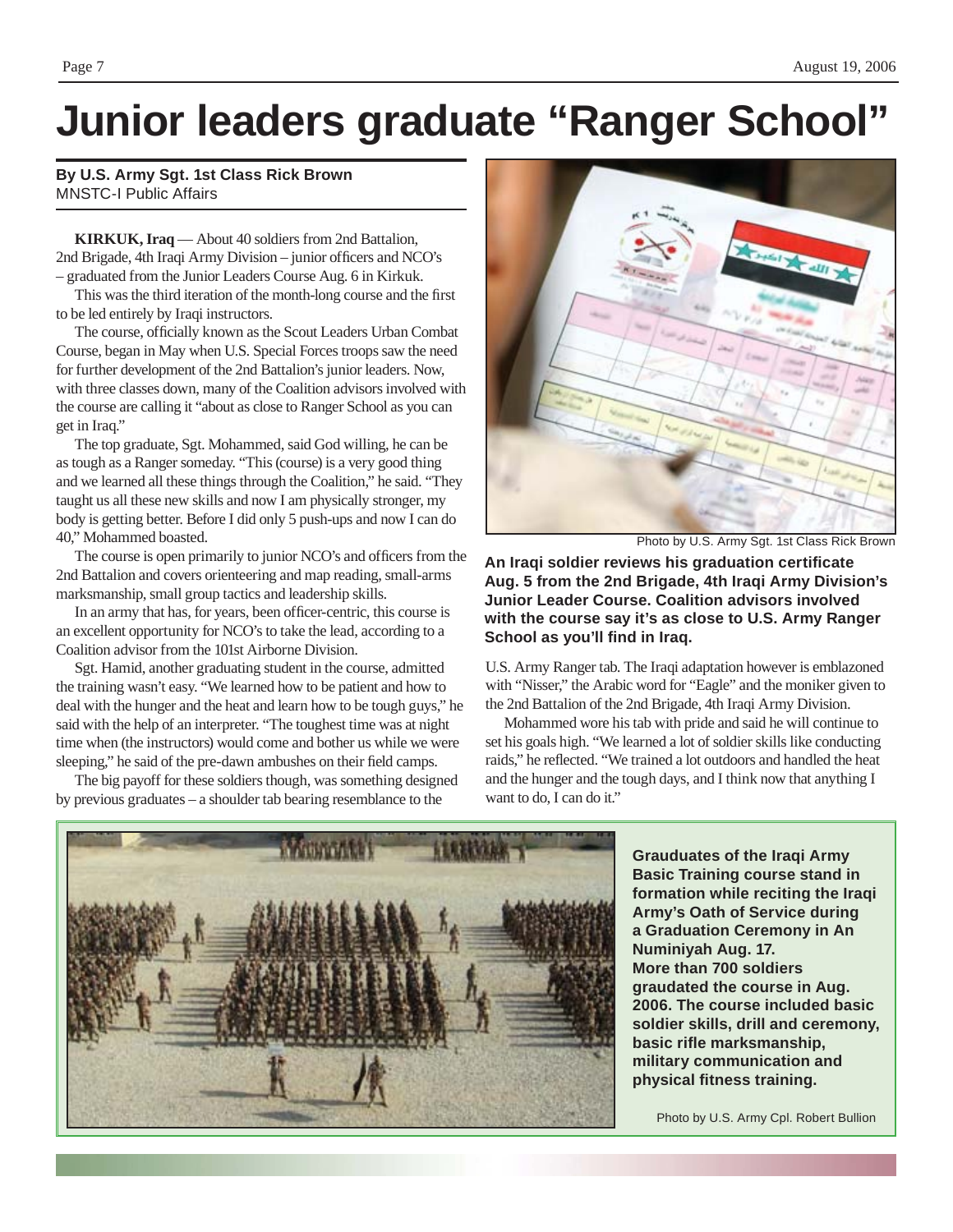# **Iraqi police conduct validation exercise**

#### **By U.S. Army Sgt. 1st Class Rick Brown** MNSTC-I Public Affairs

**BAGHDAD, Iraq** — Baghdad police stationed near the international airport conducted a validation exercise Aug. 10 to test their ability to react to several types of insurgent attacks.

The exercise allowed both Iraqi and Coalition evaluators to assess the reactions of the police to mortar attacks, insurgents

impersonating police officers, a takeover of a police armory and a car bomb attack. The scenario included, not only mock terrorists, but also live ammunition, under controlled circumstances, "to add intensity and reality" to the validation exercise.

"We determined that they needed some very serious help here," said Iraqi Police Liaison Officer Tad Robinette, the senior Coalition evaluator, "so we embarked on a program to conduct training about three or four times a week with the leadership and then gradually moved to the mid-level supervision."

Robinette said the training addressed how to set up cordons, how to lead training more effectively to the Iraqis, and he said, for the most part, that's happening. The IPLO's have put more emphasis on the Iraqis

Ben Jackson, another liaison officer involved in the exercise, said the training and testing is clearly something these policemen can face everyday in Baghdad. And, like Robinette, he believes the controlled environment training is key to their success. "They're getting better. The longer we work with them and the more training we give them, the better they're getting,"

he said. "They have the knowledge, they just haven't had a lot of experience putting that knowledge to use on the ground."

Robinette said one area where he recognized the most improvement in this exercise was with the Iraqi Police command and control situation, an area they did not do as well in six months ago. "They set up a command post, they delegated responsibilities to different people in the command post, they prioritized well and then they planned their responses

… they're getting very good at this," he said.

The next step for these Baghdad policemen may be to hit the streets full-time

**to a mock mortar attack during a validation exercise Aug. 9. Coalition police liaison offi cers, along with Iraqi police instructors were on site to evaluate the policemen's performance.**

**Policemen from one of Baghdad's police stations react** 

patrolmen and basically how to take charge with modern policing practices. He added that military tactics are also incorporated.

An Iraqi police officer and training instructor, who asked not to be identified, was pleased with the performance he saw during this exercise. "The last exercise was not so good," he admitted, "but this exercise – very, very good. We reacted well to the explosions and the shooting."

He said more policemen have been able to participate in the training since Robinette and the other IPLO's stepped in and helped them set up a training calendar. He said the 35 policemen that tested this time around did well and that all of them need the experience of the Coalition police. "(The Iraqi police) need to get inside their head to see what they know and how they would handle a situation," the instructor said.

But follow-through on this training seems to be the biggest challenge facing the Police, according to Robinette. "Right now we need them to continue training and drilling, but if you look at the current security situation, it's difficult for them to get the right manpower in here to do that," he said.

Robinette said he'd prefer to get the policemen in a controlled environment more often, so he and his team can pass control of that according to Robinette, but, he says, that's not a decision that will be made lightly. "There are a lot of ideas about what happened today," he said of the validation exercise, "and we're going to identify the areas that they are weak in, then bring that back to the (Iraqi) training section and have them develop a plan on how they're going to address those deficiencies."

He said it's very much a team effort in deciding that next step. A team of both Iraqi and Coalition, military and civilian, will determine the next move. He concedes though that this exercise went quite well for the policemen. "Because they did so well today, we're actually going to discuss this later on with the rest of the team," he said. "Overall, for validation, we would at this time say they are capable of defending themselves against an insurgency attack."

The Iraqi training instructor was pleased with the team's assessment and said that not only does it boost morale for the policemen involved, it makes a statement to the Iraqi people as a whole. "The validated policemen are proud and happy about their accomplishment. They feel they have won a battle for freedom and for the new Iraq," he exclaimed, "and the Iraqi people will have a good future with the Iraqi Police – all of the police."

Photo by U.S. Army Sgt. 1st Class Rick Brown

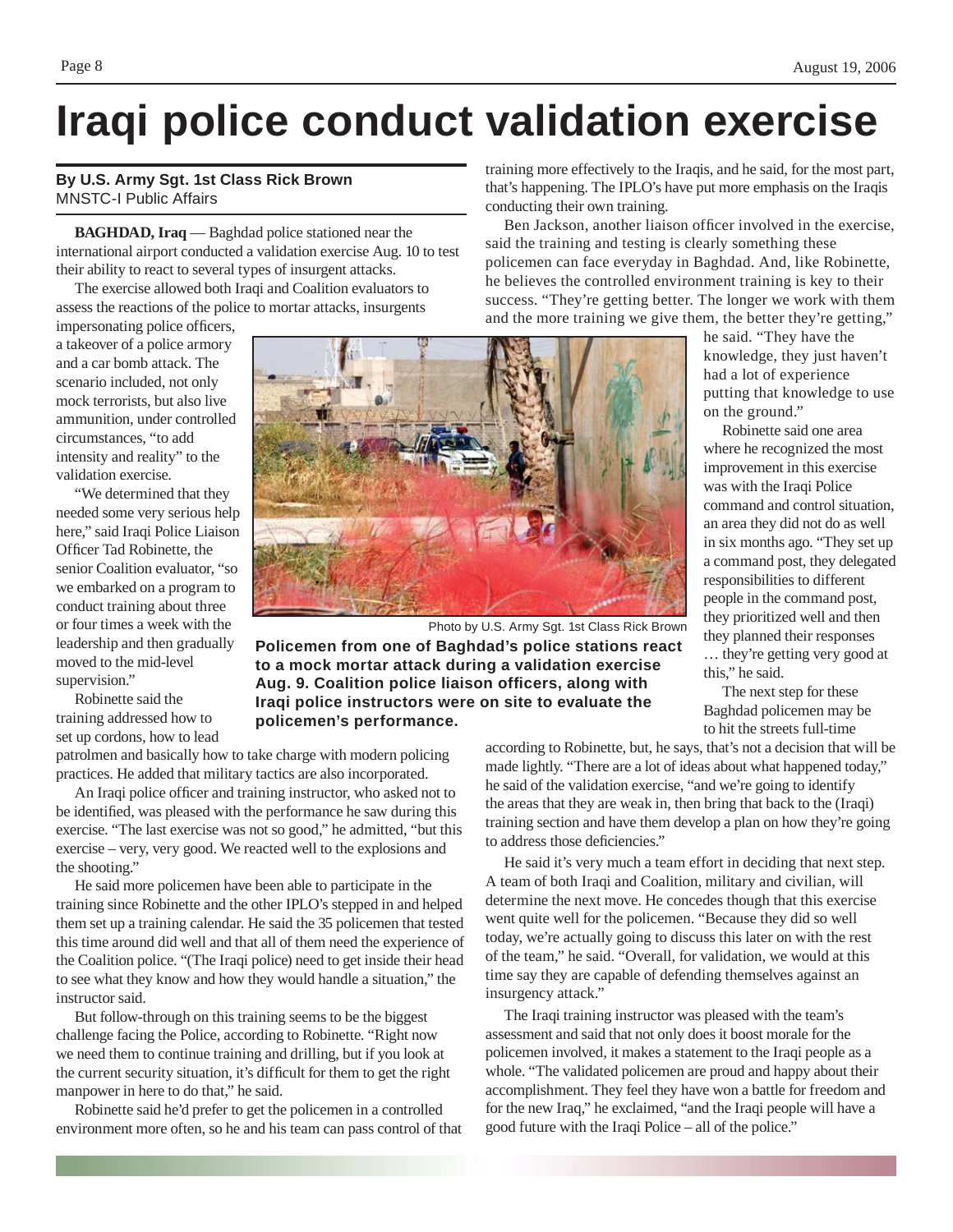### **Iraqi Security Forces /** in brief

### **Iraqi Police conduct recruiting drive**

**FALLUJAH** — More than 950 new Iraqi recruits will begin a 10-week Basic Police Officer training course Aug. 21.

The new recruits are the result of one of the most successful recruiting efforts this year.

The monthly drive focuses on identifying, screening and signing up local men from communities in and around the Euphrates river valley. Many of the new recruits will receive their training at the Baghdad Police College while others will attend the Jordan International Police Academy.

Upon completion of training, the recruits will return to their communities where they will serve as some of the more than 7,000 Iraqi police officers trained under the new Iraqi government.

 $-$  *Multi-National Corps – Iraq Public Affairs Office* 

### **Iraqi Forces capture suspected terrorist**

**ASH SHARQAT** — Soldiers from the 4th Iraqi Army Division, assisted by coalition advisers, conducted a raid in Ash Sharqat Aug. 17 capturing a suspected terrorist.

The suspect is believed to be responsible for several improvised explosive device attacks on Coalition forces, including one attack that killed a U.S. soldier. It is believed that his involvement in fraud, local corruption and embezzlement has been providing support to terrorist operations in the area.

No injuries or damages were reported

 $-$  *Multi-National Division – Baghdad Public Affairs Office* 

### **Iraqi Army discovers cache in mosque**

**BAGHDAD** — Soldiers from the 1st Brigade, 1st Battalion, 6th Iraqi Army Division uncovered a cache while conducting a search of a mosque in the Ghazalia area of Baghdad Aug. 17.

The cache consisted of 27 hand held radios, 10 rocket propelled grenade launchers, nine AK-47 rifles, five Katushka rockets, 47 AK-47 magazines, 800 rounds of ammunition, several military style uniforms and various bomb making materials.

No injuries or damages were reported.

### **Iraqi Forces capture insurgent weapons dealer**

**BAGHDAD** — Iraqi Security Forces conducted an earlymorning raid Aug. 17 in the Al Rasheed district Baghdad, capturing a suspected insurgent weapons dealer.

The raid was part of the 'Together Forward' security plan. The suspect is believed to be responsible for transporting weapons and supplies to insurgents in Baghdad.

One insurgent was killed during the operation.

No other injuries or damages were reported.

*— Multi-National Division – Baghdad Public Affairs Offi ce*



**Iraqi basic medic course students perform medical treatment on fellow students who posed as victims of a building explosion during a mass casualty exercise in Taji, Aug. 10. The MASCAL ended the fiveweek medical course.** 

Photo by U.S. Air Force Staff Sgt. Lucia Newman